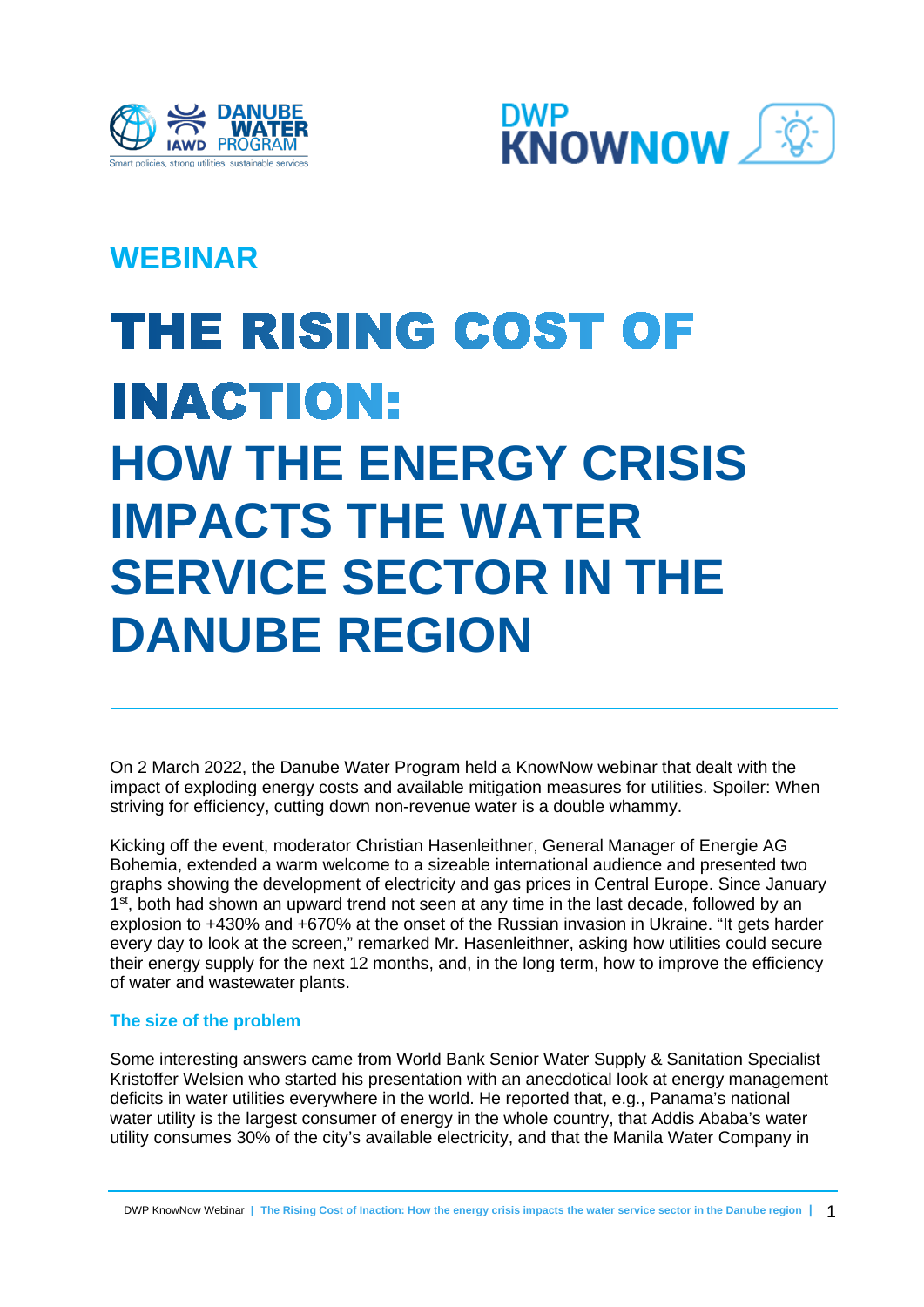

the Philippines serves 6 million customers without ever having completed a comprehensive energy audit.

Mr. Welsien remarked that up to recently, energy efficiency in the water sector had been below the World Bank's radar. He himself is currently leading the first team that deals systematically with this theme. The value of their work became obvious with the next sheet in the presentation. In a country-by-country comparison, it showed that electricity costs contribute never less than one third, and sometimes more than 80%, to the non-labor operating costs of utilities, indicating huge potential impacts of energy efficiency improvements on a company's bottom line.

#### **The key to improvements**

They key to real improvements here is, according to Mr. Welsien's findings, non-revenue water, plain and simple: Leakages in pipe networks and aging pumps eat into the substance of utilities not once but twice. Water lost along the way is water that will not earn money, and the related pressure drops drive up the energy consumption of pump systems. This is why investments in energy efficiency have an amazingly short simple payback of between two months and five years: Modernizing pumps and pumping system operations, introducing water-loss management technologies, smart pumps and SCADA systems, and implementing efficiencyimproving technologies in wastewater treatment plants pays. Electricity cost are by far the largest "controllable" operating costs in most water utilities, and reductions of between 20% and 50% are there for the taking.

#### **The model solution**

There is a huge "if", though: The investments needed to bring all water and wastewater utilities in Eastern Europe and Central Asia to the desired level of energy efficient operation add up to a volume between 3 and 11 billion USD. "This is a humbling number", comments Kristoffer Welsien, asking where this amount of money could be found. His team has come up with an answer and tested it in a pilot case in Uzbekistan, where a pump manufacturer entered into a 5 year ESCO contract with the Samarkand water utility. The producer shouldered the investment of 5.4 million Euro for a modernization program that succeeded in reducing energy consumption by 45%, and the utility used the energy cost savings to pay the investment without stressing its budget.

Mr. Welsien closed his presentation with the proposal to pool "design-build-finance-operatetransfer" contracts to reach volumes between 10 and 100 million USD and durations between 5 and 15 years, thus mobilizing private sector financing, with the World Bank potentially stepping in with payment guarantees for the private sector. "Advanced technologies are out there, promising good returns on investment", he said. "But we need to change our mentality from water engineering to financial engineering. That's where the sector as a whole has a gap to cover."

### **The grim reality**

Next, Sokol Xhafa, Acting CEO of the Regional Water Company of Pristina, Kosovo, took the stage, contributing insights into a sometimes brutal reality. Reporting to both the Kosovo regulatory authority and to the D-LeaP Utility Benchmarking Program, Mr. Xhafa has the relevant numbers ready, and they look grim. Mr. Xhafa agrees that non-revenue water is the critical issue, especially in the Western Balkans. In a water network where the oldest pumps date back to 1965 and the latest updates happened around 2000 to repair war damages, the